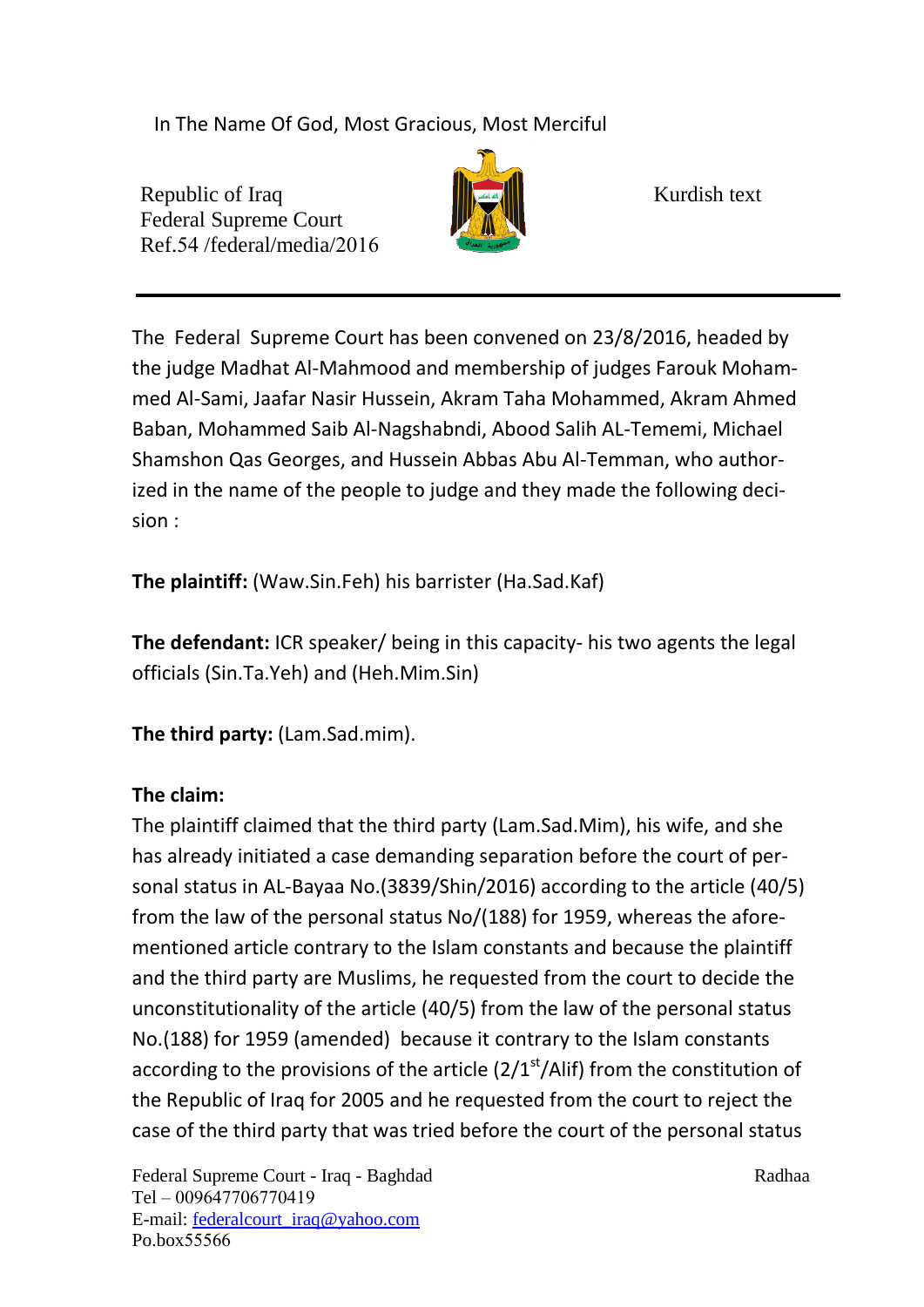in AL-Bayaa. After the case had been registered and a day for the argument was selected, the plaintiff agent attended and repeated his requests and requested from the court to decide according to the case petition, and the agents of the defendants attended and repeated what was listed in the answering draft that was presented by them on  $15/6/2016$ , and they requested from the court to reject the case according to the reasons that were listed in it, such as he didn't clarify what is the moral constants that contrary to the provisions of the article which is challenged by its unconstitutionality, and the purpose from legislating it to protect and organize the married life, and to grant the right to the wife to request separation if the marriage contrary to what stipulated by the law of personal status which requires to have the permission of the court to marry a second wife and to clarify the legitimate reason and the financial sufficiency, and the court completed its investigations and the end of the argument was understood and the decision was understood publicly.

## **The Decision:**

During the scrutiny and deliberation by the FSC, the court found that the plaintiff challenges the article (40/5) from the law of the personal status no.(188) for 1959 (amended) by its unconstitutionality for its violation to Islam constants according to the provision of the article  $(2/1<sup>st</sup>/Alif)$  from the Constitution of the Republic of Iraq for 2005 and to reject the case of the third person no.  $(3839/s$ hin/ 2016) that was tried before the court of the personal status in AL-Bayaa, the FSc found that the third person (Lam.Sad.Mim) the wife of the plaintiff and she cant be a litigant in the case because the litigant shall his admission leads to a judgment by assessing issuing an admission from him, according to the provision of the article (4) from the law of civil argument No.(83) for 1969 (amended), and if the litigation is not directed, the court decides by itself the rejection of the case according to the provision of the article (80) from the same law, as for the request of the plaintiff from the court to reject the case No.(3839/Shin/2016) that was tried before the court of the personal status in AL-Bayaa, the trying of this request is out of the competences of the FSC that were stipulated in the article (93) from the Constitution and the article

Federal Supreme Court - Iraq - Baghdad Radhaa Tel - 009647706770419 E-mail: federalcourt\_iraq@yahoo.com Po.box55566